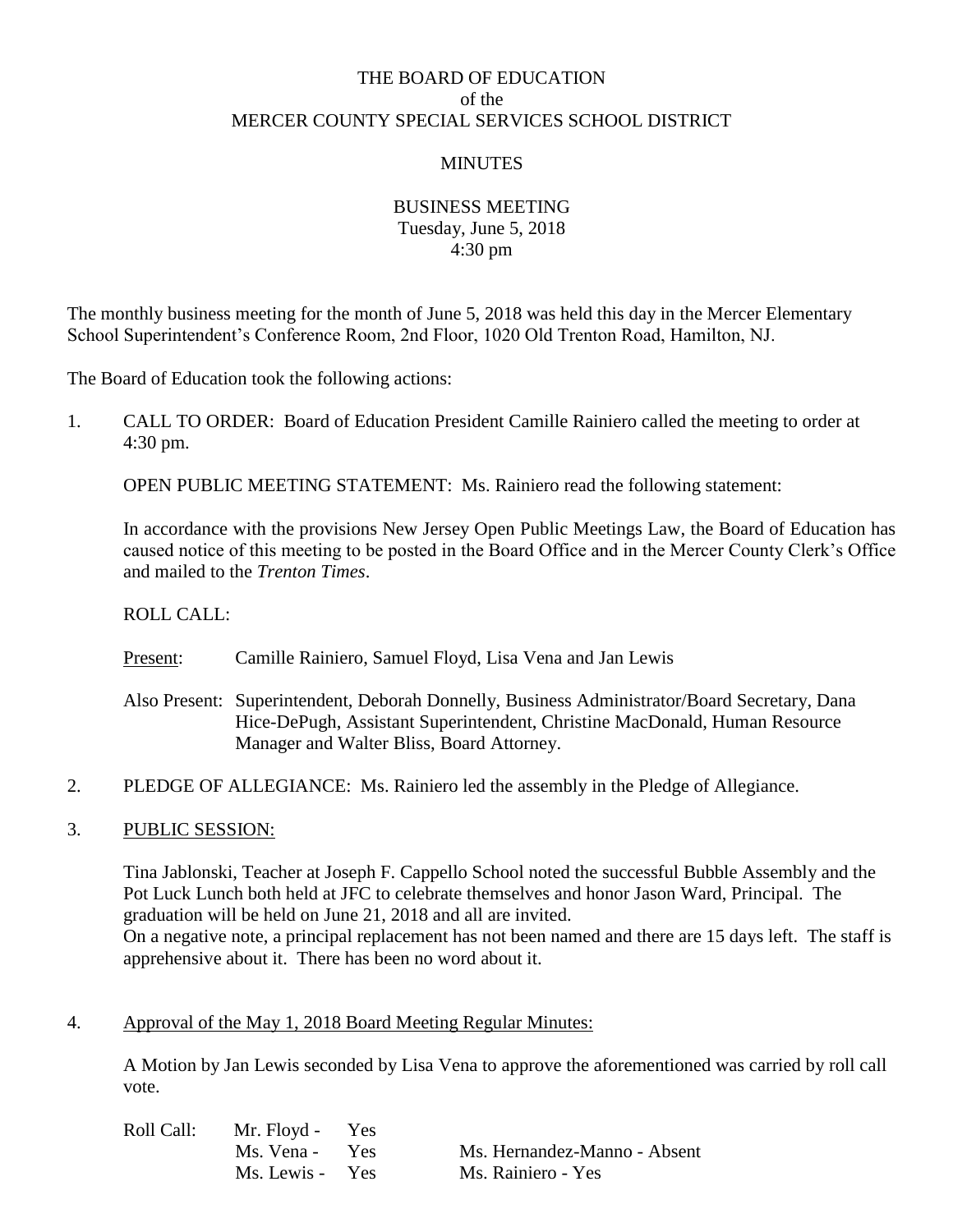# 5. Bills To Be Approved totaling \$4,274,808.27 and authorization of transfers within program areas as approved by the Superintendent

A Motion by Jan Lewis and seconded by Samuel Floyd to approve the aforementioned was carried by roll call vote.

| Roll Call: | Mr. Floyd - Yes |                              |
|------------|-----------------|------------------------------|
|            | Ms. Vena - Yes  | Ms. Hernandez-Manno - Absent |
|            | Ms. Lewis - Yes | Ms. Rainiero - Yes           |

## 6. Board Secretary/Treasurer's Report for April 2018

A Motion by Jan Lewis and seconded by Lisa Vena to approve the aforementioned was carried by roll call vote.

| Roll Call: | Mr. Floyd - Yes |                              |
|------------|-----------------|------------------------------|
|            | Ms. Vena - Yes  | Ms. Hernandez-Manno - Absent |
|            | Ms. Lewis - Yes | Ms. Rainiero - Yes           |

## 7. Correspondence & Communications – None

- 8. Committee Reports None
- 9. Superintendent's Report None

New/Special Projects: None

Recommend Board approve the following:

### PERSONNEL & ADDENDUM

BE IT RESOLVED That the Board of Education does hereby approve the following appointments, reappointments, adjustments, resignations, terminations, retirements, leaves, transfers, suspensions, and requests for expedites, emergency certification for the School Year 2017 – 2018 as recommended by the Superintendent.

BE IT FURTHER RESOLVED That the Board of Education submit to the County Superintendent, as required, applications for emergency hiring and the applicants' attestations that they have not been convicted of any disqualifying crime pursuant to the provisions of N.J.S.A. 18A:6-7.1 et seq, N.J.S.A. 18A:39-17 et seq, or N.J.S.A. 18A:6-4.13 et seq.

Appointments, Resignations, Leaves, Retirements, etc. *(Attachment 9A)*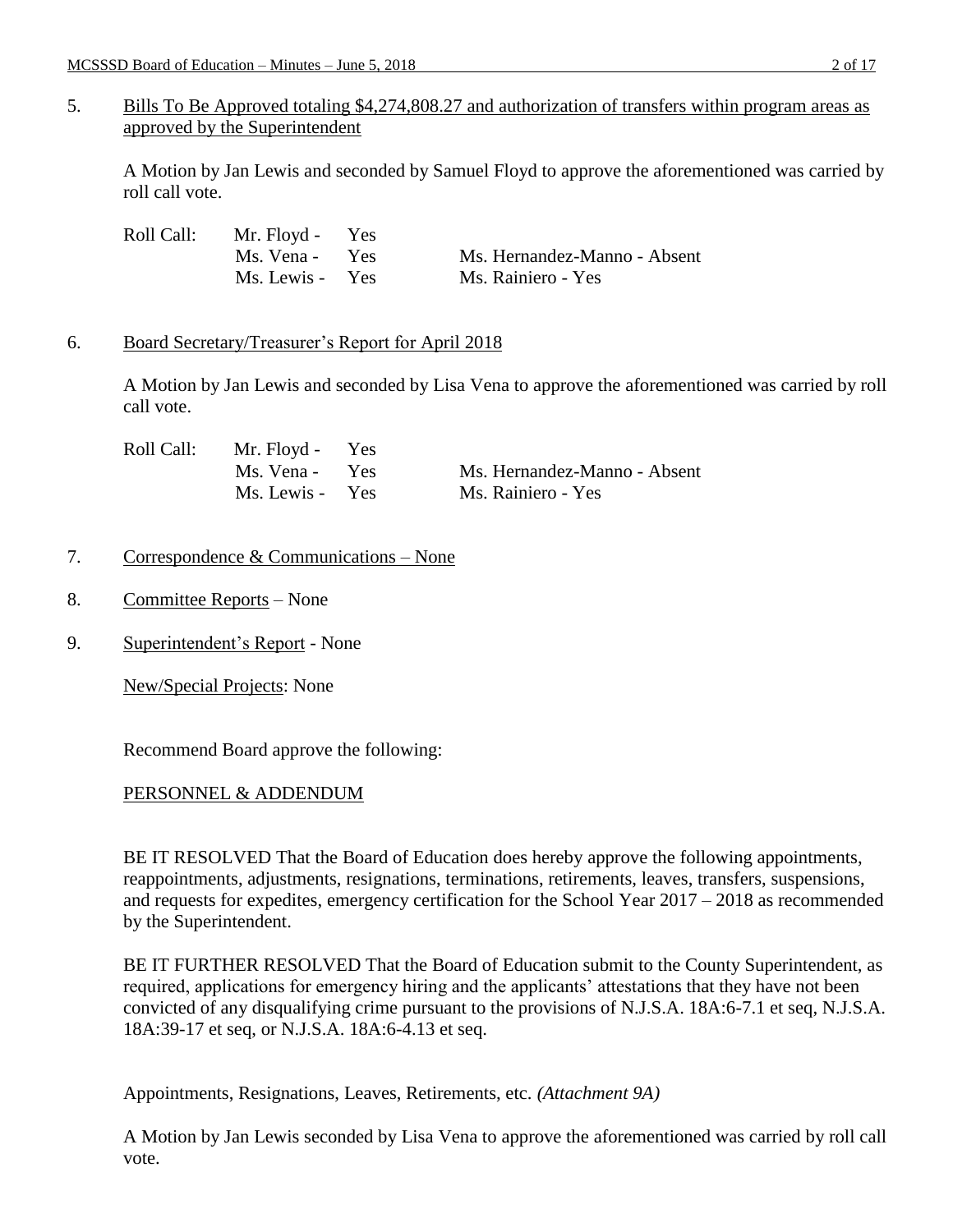| Roll Call: | Mr. Floyd - Yes |                              |
|------------|-----------------|------------------------------|
|            | Ms. Vena - Yes  | Ms. Hernandez-Manno - Absent |
|            | Ms. Lewis - Yes | Ms. Rainiero - Yes           |

2018 Extended School Year, Contracted Staff (*Attachment 9A-1*)

A Motion by Jan Lewis seconded by Lisa Vena to approve the aforementioned was carried by roll call vote.

| Roll Call: | Mr. Floyd - Yes |                              |
|------------|-----------------|------------------------------|
|            | Ms. Vena - Yes  | Ms. Hernandez-Manno - Absent |
|            | Ms. Lewis - Yes | Ms. Rainiero - Yes           |

2018 Extended School Year, Hourly Staff (*Attachment 9A-2*)

A Motion by Jan Lewis seconded by Lisa Vena to approve the aforementioned was carried by roll call vote.

|  | Roll Call: Mr. Floyd - Yes |                              |
|--|----------------------------|------------------------------|
|  | Ms. Vena - Yes             | Ms. Hernandez-Manno - Absent |
|  | Ms. Lewis - Yes            | Ms. Rainiero - Yes           |

2018-2019 Home Component Staff Renewal *(Attachment 9A-3)*

A Motion by Jan Lewis seconded by Lisa Vena to approve the aforementioned was carried by roll call vote.

| Roll Call: | Mr. Floyd - Yes |                              |
|------------|-----------------|------------------------------|
|            | Ms. Vena - Yes  | Ms. Hernandez-Manno - Absent |
|            | Ms. Lewis - Yes | Ms. Rainiero - Yes           |

2018-2019 Community Resource Staff Renewal *(Attachment 9A-4)*

A Motion by Jan Lewis seconded by Lisa Vena to approve the aforementioned was carried by roll call vote.

| Roll Call: | Mr. Floyd - Yes |                              |
|------------|-----------------|------------------------------|
|            | Ms. Vena - Yes  | Ms. Hernandez-Manno - Absent |
|            | Ms. Lewis - Yes | Ms. Rainiero - Yes           |

Job Description: Teacher-Behaviorist (*Attachment 9A-5*)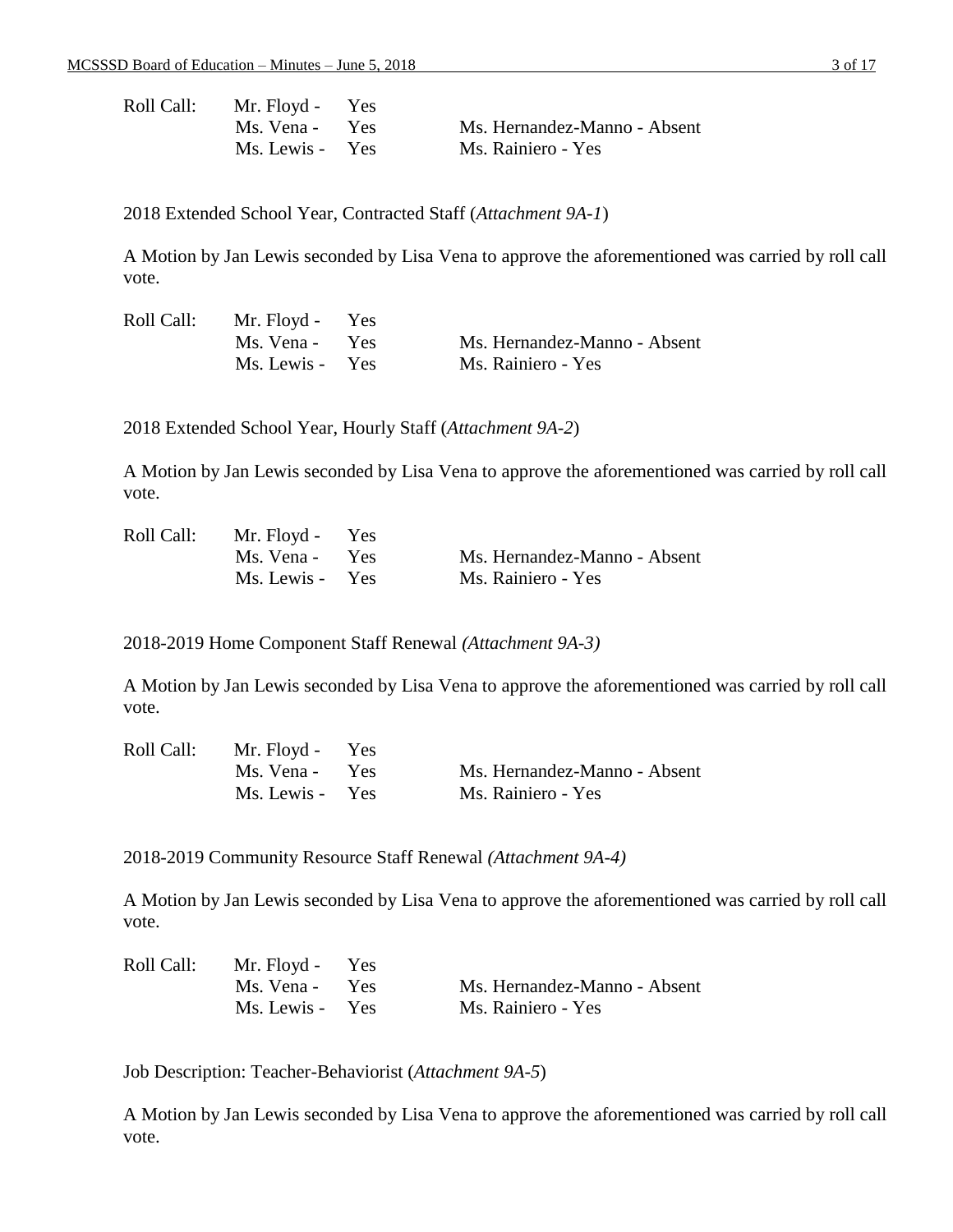| Roll Call:   | Mr. Floyd - Yes |                              |
|--------------|-----------------|------------------------------|
|              | Ms. Vena - Yes  | Ms. Hernandez-Manno - Absent |
|              | Ms. Lewis - Yes | Ms. Rainiero - Yes           |
| EI I ANEAHC. |                 |                              |

#### **MISCELLANEOUS:**

Recommend Board approve the following:

2018 Governor's Educators of the Year Participation and Recipients (*Attachment 9B)*

A Motion by Jan Lewis seconded by Lisa Vena to approve the aforementioned was carried by roll call vote.

| Roll Call: | Mr. Floyd - Yes |                              |
|------------|-----------------|------------------------------|
|            | Ms. Vena - Yes  | Ms. Hernandez-Manno - Absent |
|            | Ms. Lewis - Yes | Ms. Rainiero - Yes           |

2018 Para-Professionals of the Year Recipients (*Attachment 9C)*

A Motion by Jan Lewis seconded by Lisa Vena to approve the aforementioned was carried by roll call vote.

| Roll Call: | Mr. Floyd - Yes |                              |
|------------|-----------------|------------------------------|
|            | Ms. Vena - Yes  | Ms. Hernandez-Manno - Absent |
|            | Ms. Lewis - Yes | Ms. Rainiero - Yes           |

Revision(s)/New Policies/Regulations/ByLaws – *First Reading- (Attachment 9D)*

### *BYLAWS - None*

### *POLICIES*

| 1550   | Equal Employment/Anti-Discrimination Practices (M)                 |
|--------|--------------------------------------------------------------------|
| 2431   | Athletic Competition (M)                                           |
| 2431.8 | Varsity Letters for Interscholastic Extracurricular Activities (M) |
| 3351   | <b>Healthy Workplace Environment</b>                               |
| 4351   | <b>Healthy Workplace Environment</b>                               |
| 5350   | <b>Student Suicide Prevention (M)</b>                              |
| 5533   | Student Smoking (M)                                                |
| 8462   | Reporting Potentially Missing or Abused Children (M)               |

### *REGULATIONS*

| Equal employment/Anti-Discrimination Practices (M)                                  |
|-------------------------------------------------------------------------------------|
| Medical Examination Prior to Participation on a School-Sponsored Interscholastic or |
| Intramural Team or Squad (M)                                                        |
| Student Suicide Prevention (M)                                                      |
|                                                                                     |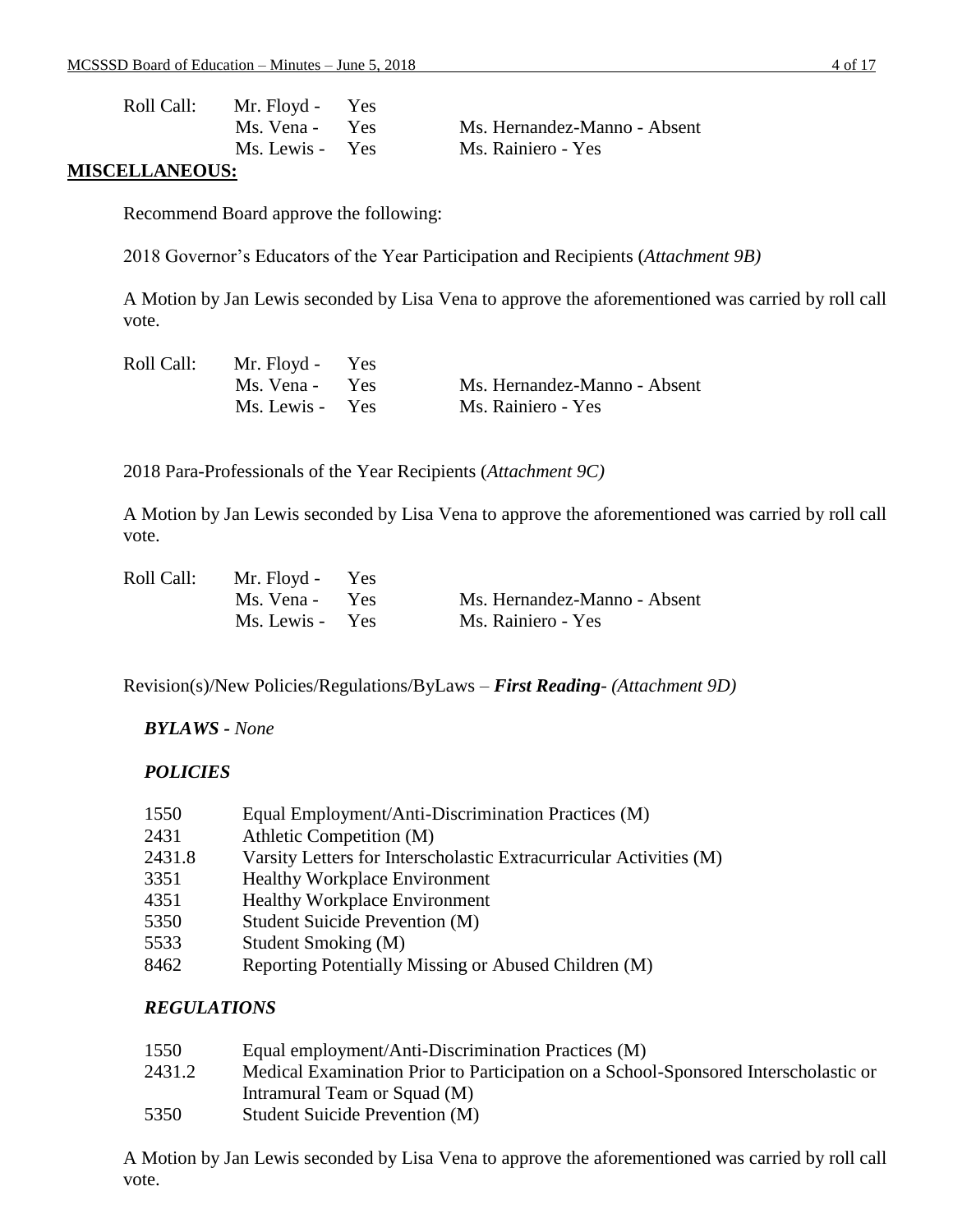| Roll Call: | Mr. Floyd - Yes |                              |
|------------|-----------------|------------------------------|
|            | Ms. Vena - Yes  | Ms. Hernandez-Manno - Absent |
|            | Ms. Lewis - Yes | Ms. Rainiero - Yes           |

Revision(s)/New Policies/Regulations/By-Laws – *Second Reading & Adoption (no changes from First Reading)*

#### *BYLAWS - None*

### *POLICIES*

5561 Use of Physical Restraint and Seclusion Techniques for Students with Disabilities

#### *REGULATIONS*

R5561 Use of Physical Restraint and Seclusion Techniques for Students with Disabilities

A Motion by Jan Lewis seconded by Lisa Vena to approve the aforementioned was carried by roll call vote.

| Roll Call: | Mr. Floyd - Yes |                              |
|------------|-----------------|------------------------------|
|            | Ms. Vena - Yes  | Ms. Hernandez-Manno - Absent |
|            | Ms. Lewis - Yes | Ms. Rainiero - Yes           |

### **REPORTS**:

Fire and Security Drills for month of May 2018 (*Attachment 9E)*

A Motion by Jan Lewis seconded by Lisa Vena to approve the aforementioned was carried by roll call vote.

| Roll Call: | Mr. Floyd - Yes |                              |
|------------|-----------------|------------------------------|
|            | Ms. Vena - Yes  | Ms. Hernandez-Manno - Absent |
|            | Ms. Lewis - Yes | Ms. Rainiero - Yes           |

Harassment, Intimidation & Bullying Report for May 2018

| Month     | Investigations | <b>HIB</b> | Non-HIB | Pending |
|-----------|----------------|------------|---------|---------|
| July      |                |            |         |         |
| August    |                |            |         |         |
| September |                |            |         |         |
| October   |                |            |         |         |
| November  |                |            |         |         |
| December  |                |            |         |         |
| January   |                |            |         |         |
| February  |                |            |         |         |
| March     |                |            |         |         |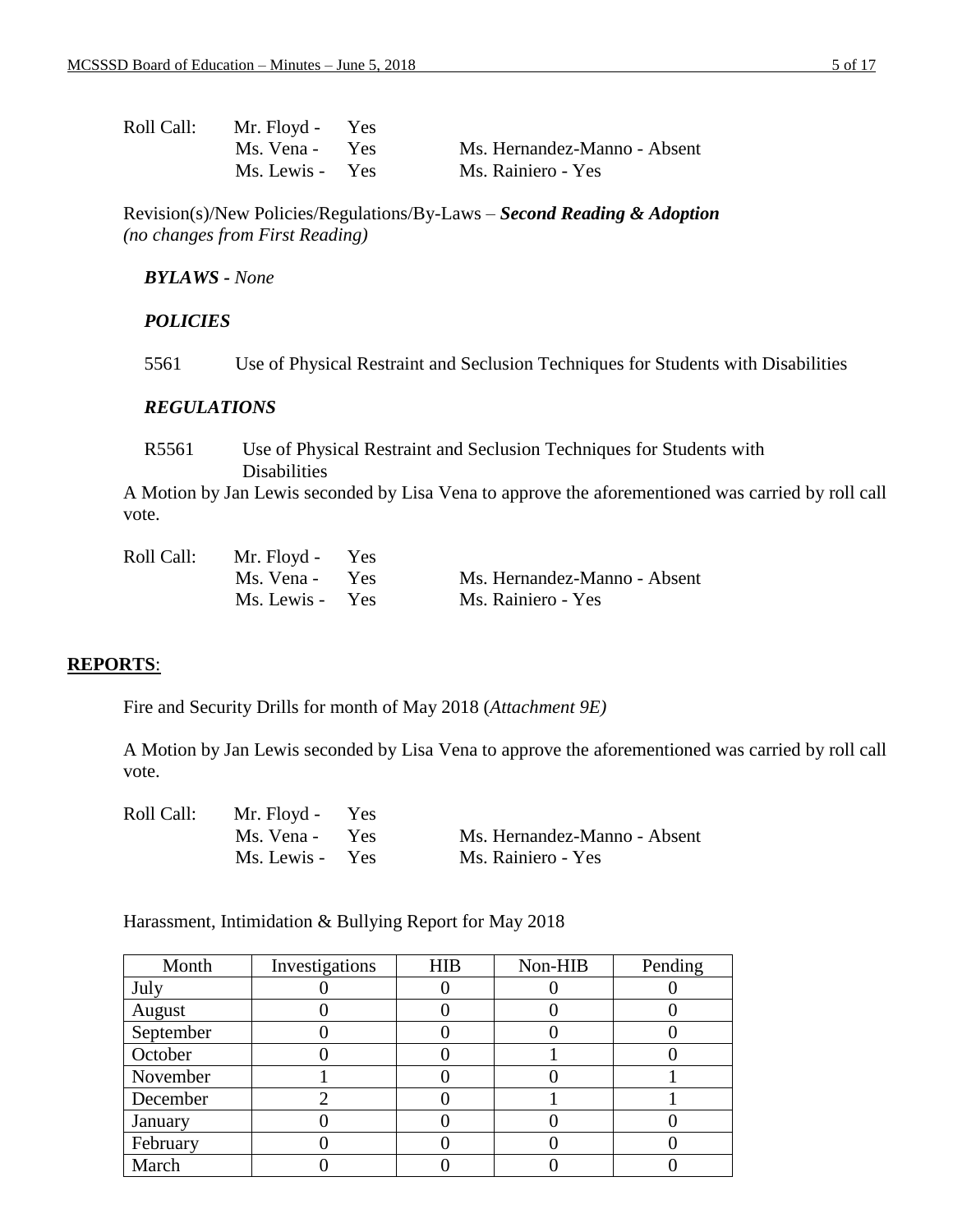MCSSSD Board of Education – Minutes – June 5, 2018 6 of 17

| $\cdot$ .<br>nri<br>April |  |  |
|---------------------------|--|--|
| Mav                       |  |  |
| <b>TOTAL</b>              |  |  |

A Motion by Jan Lewis seconded by Lisa Vena to approve the aforementioned was carried by roll call vote.

Roll Call: Mr. Floyd - Yes

Ms. Vena - Yes Ms. Hernandez-Manno - Absent Ms. Lewis - Yes Ms. Rainiero - Yes

Enrollment Data as of May 2018:

| <b>YEAR</b>   | JULY | AUG | <b>SEP</b> | <b>OCT</b> | <b>NOV</b> | DEC | JAN | <b>FEB</b> | <b>MAR</b> | <b>APR</b> | MAY |     |
|---------------|------|-----|------------|------------|------------|-----|-----|------------|------------|------------|-----|-----|
| 2016-<br>2017 | 511  | 508 | 586        | 598        | 601        | 600 | 603 | 607        | 615        | 616        | 619 | 619 |
| 2017-<br>2018 | 505  | 502 | 579        | 586        | 583        | 587 | 583 | 585        | 587        | 587        | 592 |     |

|                                 | 04/30/18 | 05/31/18 |
|---------------------------------|----------|----------|
| Mercer High School              | 284      | 286      |
| <b>Mercer Elementary School</b> | 193      | 197      |
| <b>Regional Day</b>             |          | h        |
| J. F. Cappello School           | 103      | '03      |
| <b>TOTAL:</b>                   | 587      | 592      |

A Motion by Jan Lewis seconded by Lisa Vena to approve the aforementioned was carried by roll call vote.

| Roll Call: | Mr. Floyd - Yes |                              |
|------------|-----------------|------------------------------|
|            | Ms. Vena - Yes  | Ms. Hernandez-Manno - Absent |
|            | Ms. Lewis - Yes | Ms. Rainiero - Yes           |

11. New Business

Recommend Board approve the following:

a. Approve to contract with Attorney Walter R. Bliss, Jr. for legal services as Board Attorney for the period beginning July 1, 2018 through June 30, 2019 in the amount of \$50,938 Gaap account #11-000- 230-331-01-LEG (Attachment 11-a).

| Roll Call: | Mr. Floyd - Yes |                              |
|------------|-----------------|------------------------------|
|            | Ms. Vena - Yes  | Ms. Hernandez-Manno - Absent |
|            | Ms. Lewis - Yes | Ms. Rainiero - Yes           |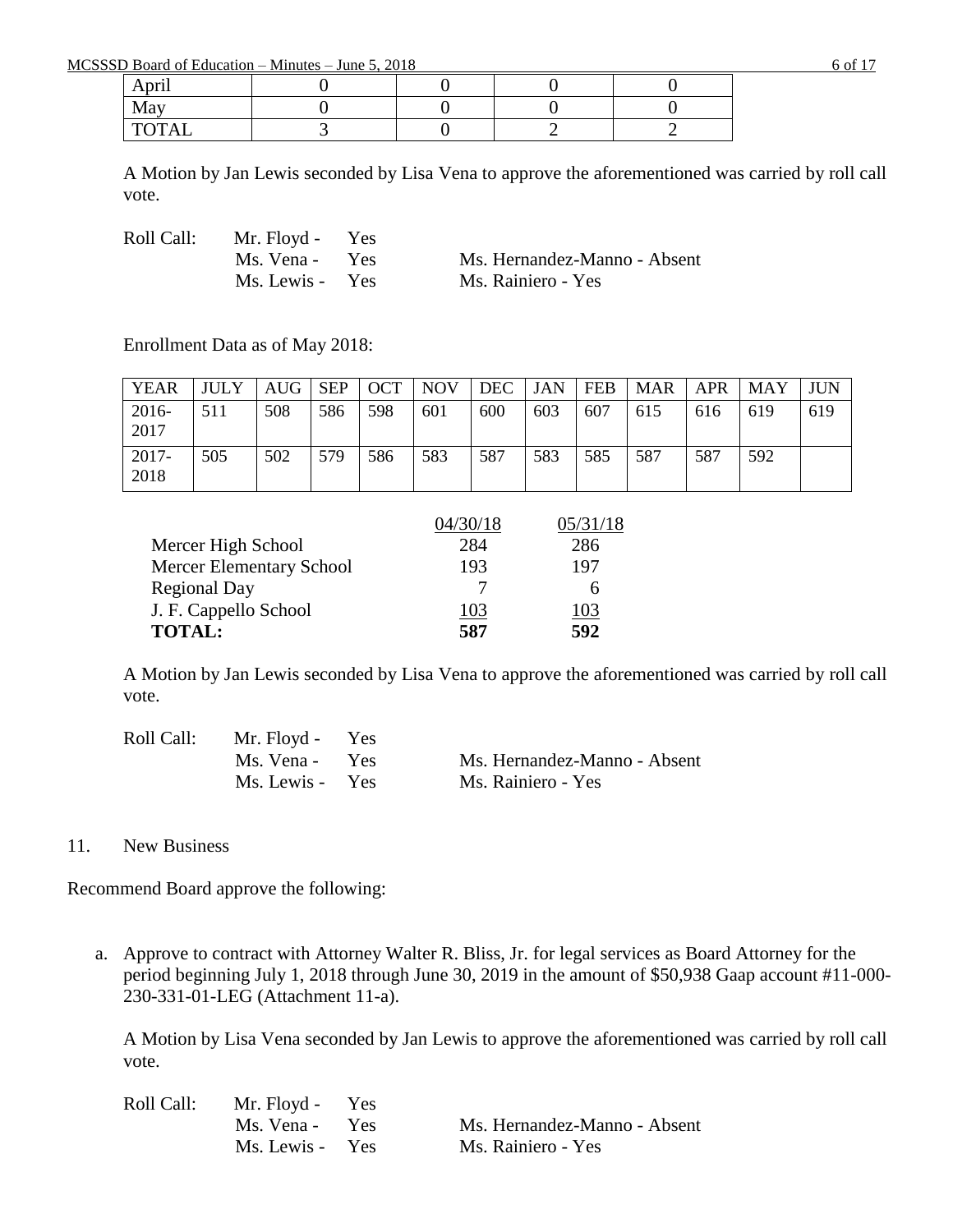b. Approve Comegno Law Group as Special Counsel specializing in Special Education beginning July 1, 2018 through June 30, 2019 on an as needed basis at the rate of \$185 an hour for an amount not to exceed \$5,500 Gaap account #11-000-230-331-01-LEG (Attachment 11-b).

A Motion by Lisa Vena seconded by Jan Lewis to approve the aforementioned was carried by roll call vote.

| Roll Call: | Mr. Floyd - Yes |                              |
|------------|-----------------|------------------------------|
|            | Ms. Vena - Yes  | Ms. Hernandez-Manno - Absent |
|            | Ms. Lewis - Yes | Ms. Rainiero - Yes           |

c. Approve the professional services agreement of David N. Sharlin, P.O., F.A.A.P. as the School Medical Director for the 2018/2019 school year in the amount of \$53,008 Gaap Account #11-000-213-340-00-HLTH (Attachment 11-c).

A Motion by Lisa Vena seconded by Jan Lewis to approve the aforementioned was carried by roll call vote.

| Roll Call: | Mr. Floyd - Yes |                              |
|------------|-----------------|------------------------------|
|            | Ms. Vena - Yes  | Ms. Hernandez-Manno - Absent |
|            | Ms. Lewis - Yes | Ms. Rainiero - Yes           |

d. Agreement to contract with Dr. William P Hayes of Alexander Road Associates in Psychiatry, Psychology & Counseling, Princeton, NJ, for assessment services in the 2018/2019 school year at a rate of \$595 per evaluation Gaap account # 11-000-216-320-XX -CONT (Attachment 11-d).

A Motion by Lisa Vena seconded by Jan Lewis to approve the aforementioned was carried by roll call vote.

| Roll Call: | Mr. Floyd - Yes |                              |
|------------|-----------------|------------------------------|
|            | Ms. Vena - Yes  | Ms. Hernandez-Manno - Absent |
|            | Ms. Lewis - Yes | Ms. Rainiero - Yes           |

e. Approve the Amended Shared Inter-local Agreement between Mercer County Special Services School District and Mercer County Technical School for a five (5) year period beginning July 1, 2017 thru June 30, 2022 (Attachment 11-e).

A Motion by Lisa Vena seconded by Jan Lewis to approve the aforementioned was carried by roll call vote.

| Roll Call: | Mr. Floyd - Yes |                              |
|------------|-----------------|------------------------------|
|            | Ms. Vena - Yes  | Ms. Hernandez-Manno - Absent |
|            | Ms. Lewis - Yes | Ms. Rainiero - Yes           |

f. Approve the agreement between Mercer County Special Services School District and Elizabeth Garcia of Parker McCay, P.A. as Attorney for Negotiation Services effective July 1, 2018 through June 30, 2019 not to exceed \$26,000 Gaap account #11-000-230-331-00-NEG (Attachment 11-f).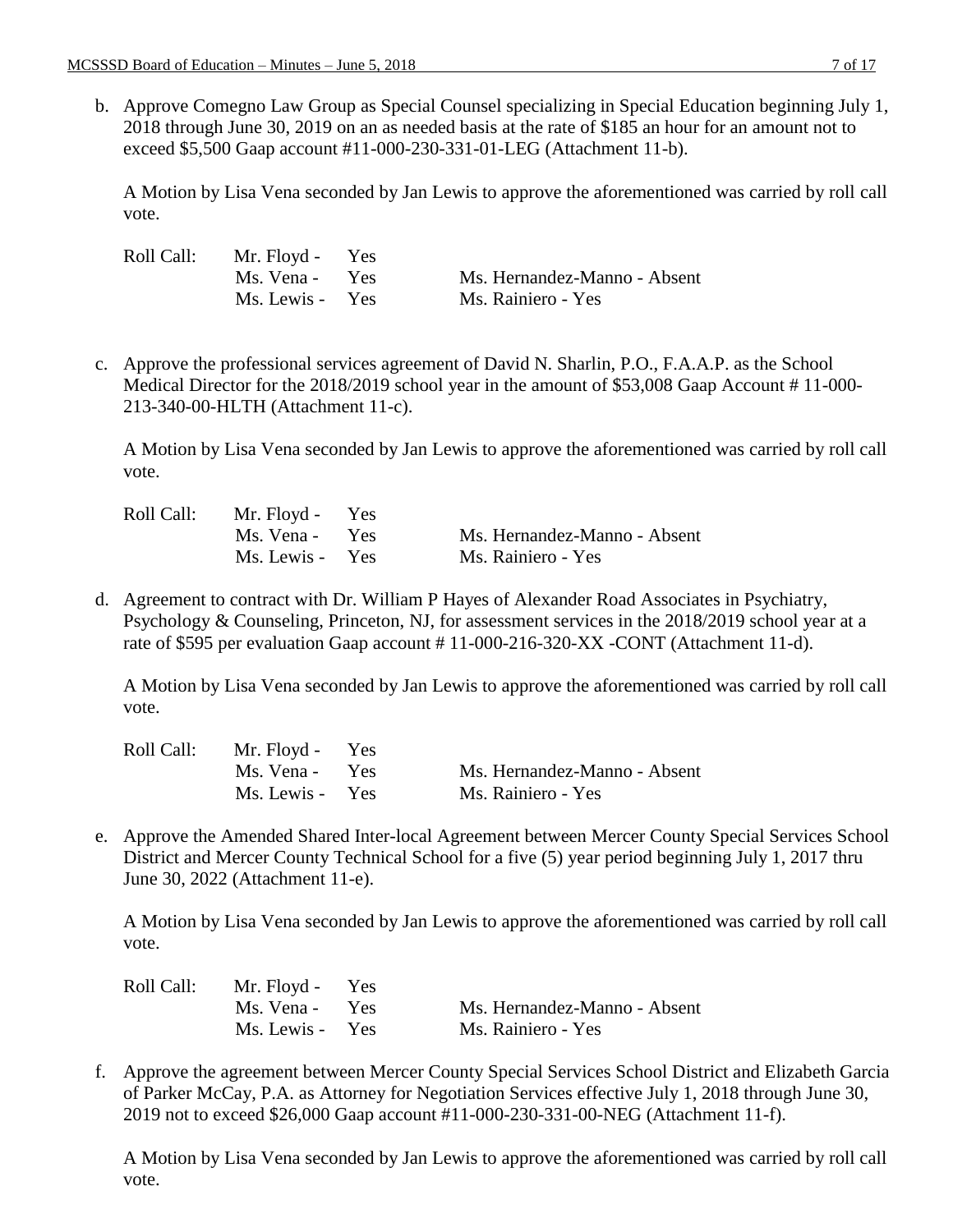| Roll Call: | Mr. Floyd - Yes |                              |
|------------|-----------------|------------------------------|
|            | Ms. Vena - Yes  | Ms. Hernandez-Manno - Absent |
|            | Ms. Lewis - Yes | Ms. Rainiero - Yes           |

g. Approve Agreement for Local Education Agencies (LEA-Mercer County Special Services School District) Consolidating School Meal Programs with Mercer County Technical Schools MCTS) in order to support the MCTS full-time academies and Rubino Academy students for the 2018/19 school year (Attachment 11-g).

A Motion by Lisa Vena seconded by Jan Lewis to approve the aforementioned was carried by roll call vote.

| Roll Call: | Mr. Floyd - Yes |                              |
|------------|-----------------|------------------------------|
|            | Ms. Vena - Yes  | Ms. Hernandez-Manno - Absent |
|            | Ms. Lewis - Yes | Ms. Rainiero - Yes           |

h. Approve to continue to contract with Realtime Information Technology, Incorporated for the Student Database Management System, Cafeteria Point of Sale system and Emergency Notification System for the period July 1, 2018 through June 30, 2019 in the amount of \$17,777.40 Gaap account #'s 11-000-221-590-07-DRSS, 11-0000-251-590-00-ARM and 11-000-262-600-XX-XXXX (Attachment 11-h).

A Motion by Lisa Vena seconded by Jan Lewis to approve the aforementioned was carried by roll call vote.

| Roll Call: | Mr. Floyd - Yes |                              |
|------------|-----------------|------------------------------|
|            | Ms. Vena - Yes  | Ms. Hernandez-Manno - Absent |
|            | Ms. Lewis - Yes | Ms. Rainiero - Yes           |

i. Approve to continue the services of Med-Flex Incorporated, year 3 of 3 as medical waste disposal and transport company for the District for 2018/19 school year in the amount of \$150 Gaap Account # 11- 000-213-610-XX-HLT.

A Motion by Lisa Vena seconded by Jan Lewis to approve the aforementioned was carried by roll call vote.

| Roll Call: | Mr. Floyd - Yes |                              |
|------------|-----------------|------------------------------|
|            | Ms. Vena - Yes  | Ms. Hernandez-Manno - Absent |
|            | Ms. Lewis - Yes | Ms. Rainiero - Yes           |

j. Approve the annual maintenance and support of the District's Policy and Regulation Manuals and annual subscription to New Jersey School Digest for the 2018/19 school year to Strauss Esmay Associates, LLP for \$4,140 Gaap account # 11-000-230-340-00-CON (Attachment 11-j).

| Roll Call: | Mr. Floyd - Yes |                              |
|------------|-----------------|------------------------------|
|            | Ms. Vena - Yes  | Ms. Hernandez-Manno - Absent |
|            | Ms. Lewis - Yes | Ms. Rainiero - Yes           |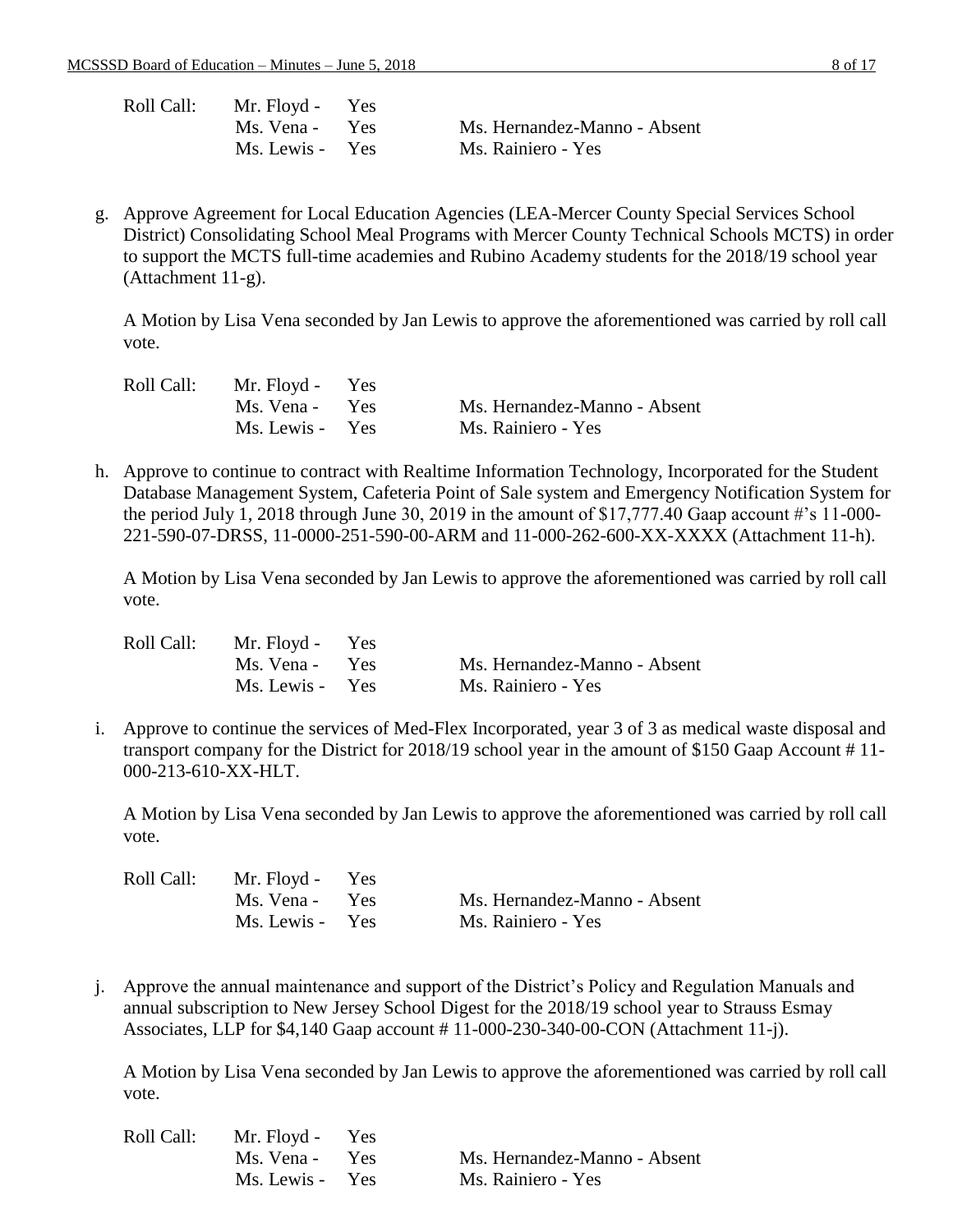k. Approve renewal of System 3000 software for payroll, personnel, accounting and employee portal for the 2018/19 school year for a total of \$24,026 billed semiannually Gaap Account # 11-000-251-340- 00-BUS (Attachment 11-k).

A Motion by Lisa Vena seconded by Jan Lewis to approve the aforementioned was carried by roll call vote.

| Roll Call: | Mr. Floyd - Yes |                              |
|------------|-----------------|------------------------------|
|            | Ms. Vena - Yes  | Ms. Hernandez-Manno - Absent |
|            | Ms. Lewis - Yes | Ms. Rainiero - Yes           |

l. Approval to continue contract with Frontline Technologies effective July 1, 2018 through June 30, 2019 in the total amount of \$20,411.16 for: subscription software (AESOP) to maintain staff attendance and required documentation of substitutes at a cost of \$10,081.09 Gaap account #11-000- 251-340-00-BUS, OASYS for Teacher Evaluation Software (Danielson) in the amount of \$7,330.07 Gaap Account #11-000-221-590-07-DRSS, and Time and Attendance for internal employees(Veritime) in the amount of \$3,000 Gaap Account #'s 11-000-262-420-05- HS/JFC/MES/REED (Attachment 11-l).

A Motion by Lisa Vena seconded by Jan Lewis to approve the aforementioned was carried by roll call vote.

| Roll Call: | Mr. Floyd - Yes |                              |
|------------|-----------------|------------------------------|
|            | Ms. Vena - Yes  | Ms. Hernandez-Manno - Absent |
|            | Ms. Lewis - Yes | Ms. Rainiero - Yes           |

m. Approve NJSchoolJobs.com for posting position vacancies for the period July 1, 2018 through June 30, 2019 at a cost of \$1,600 Gaap Account #11-000-230-590-01-ADV.

A Motion by Lisa Vena seconded by Jan Lewis to approve the aforementioned was carried by roll call vote.

| Roll Call: | Mr. Floyd - Yes |                              |
|------------|-----------------|------------------------------|
|            | Ms. Vena - Yes  | Ms. Hernandez-Manno - Absent |
|            | Ms. Lewis - Yes | Ms. Rainiero - Yes           |

n. Approve Prior Nami Business Systems to cover maintenance on the following Sharp Machines: Gaap accounts; #05002485/\$825 per year/11-000-240-440-30-COP, #8506123X/\$137.50 per year/20-293-219-530-19-SCHS, #8506093/\$137.50 per year/11-000-251-440-00-COP, #15005649/\$1650 per year/11-000-251-440-80-COP for the period 7/1/2018 through 6/30/2019 (Attachment 11-n).

| Roll Call: | Mr. Floyd - Yes |                              |
|------------|-----------------|------------------------------|
|            | Ms. Vena - Yes  | Ms. Hernandez-Manno - Absent |
|            | Ms. Lewis - Yes | Ms. Rainiero - Yes           |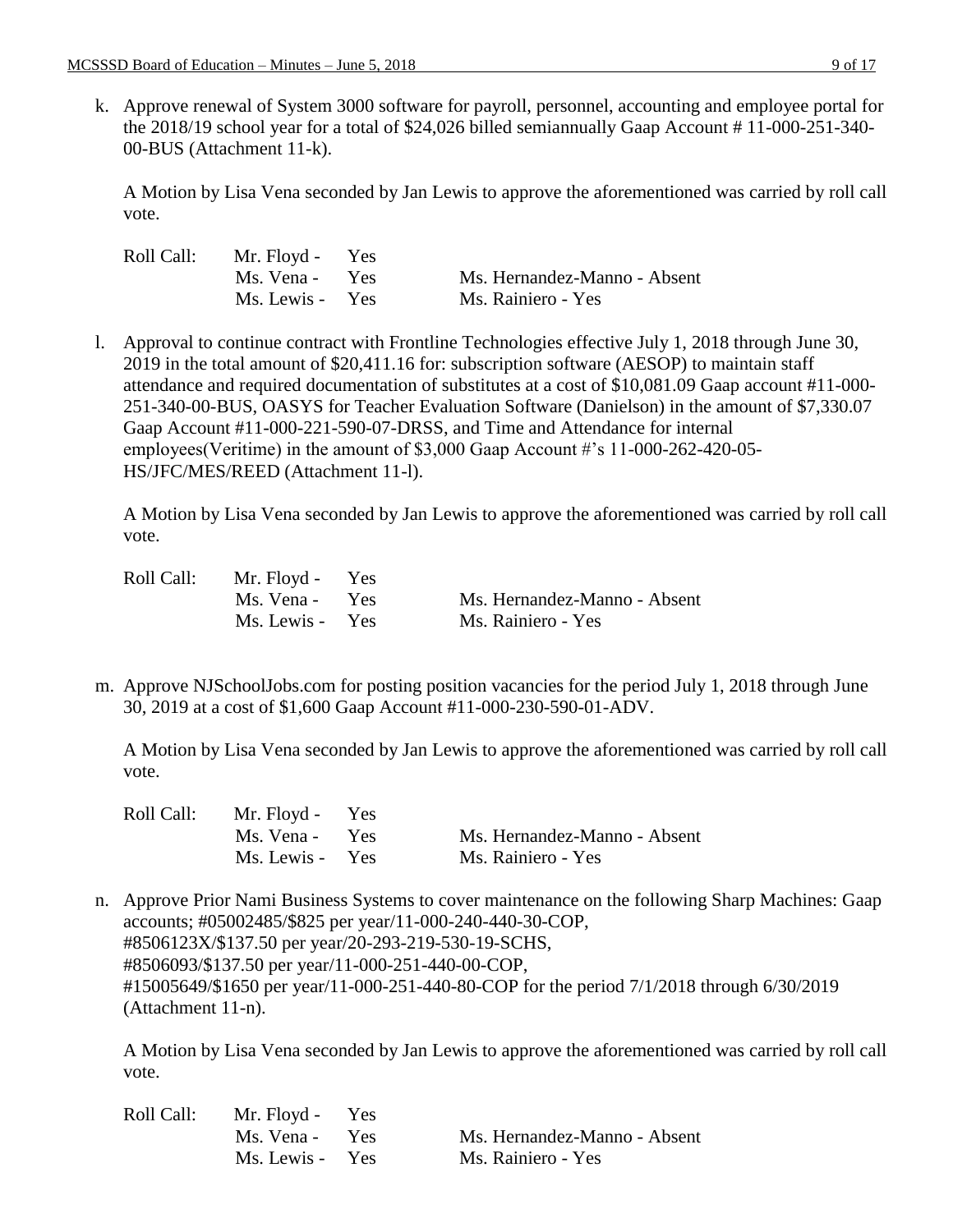o. Approve Heritage Business Systems to cover maintenance on Canon #LTA00508 for \$77.04 per month with the GAAP account 11-000-240-440-40-COP for the period of 7/1/2018 to 6/30/2019 (attachment 11-o).

A Motion by Lisa Vena seconded by Jan Lewis to approve the aforementioned was carried by roll call vote.

| Roll Call: | Mr. Floyd - Yes |                              |
|------------|-----------------|------------------------------|
|            | Ms. Vena - Yes  | Ms. Hernandez-Manno - Absent |
|            | Ms. Lewis - Yes | Ms. Rainiero - Yes           |

p. Approve Stewart Business Systems to cover maintenance on the following Machines Gaap accounts; #FMA015782/11-000-240-440-80-COP, #FMA015795 & #VDR570068/11-000-251-440-00-COP, #WTM766578 & #SVC00270/11-000-240-440-40-COP, #AYX991138/65-990-270-440-06-COP, #VDR556579/11-000-221-440-02-COP, #FLB026965/64-990-320-440-00-CMRS, #FLA017182/20- 295-210-610-19-SUPP, #XKP068909/61-000-240-440-50-COP @ \$2775.00/quarter for the period of 7/1/18 to 6/30/2019 (attachment 11-p).

A Motion by Lisa Vena seconded by Jan Lewis to approve the aforementioned was carried by roll call vote.

| Roll Call: | Mr. Floyd - Yes |                              |
|------------|-----------------|------------------------------|
|            | Ms. Vena - Yes  | Ms. Hernandez-Manno - Absent |
|            | Ms. Lewis - Yes | Ms. Rainiero - Yes           |

q. Approve months 4 through 15 of a 36 month Lease to Own Agreement for the period of 7/1/2018 to 6/30/2019 for Canon #XWZ00501 located at MES @ \$568.89 per month, GAAP 11-000-240-440-80- COP.

A Motion by Lisa Vena seconded by Jan Lewis to approve the aforementioned was carried by roll call vote.

| Roll Call: - | Mr. Floyd - Yes |                              |
|--------------|-----------------|------------------------------|
|              | Ms. Vena - Yes  | Ms. Hernandez-Manno - Absent |
|              | Ms. Lewis - Yes | Ms. Rainiero - Yes           |

r. Approve months 4 through 15 of a 36 month Lease to Own Agreement for the period of 7/1/2018 to 6/30/2019 for Canon #XWZ00500 located at HS @ \$533.27 per month, GAAP 11-000-240-440-30- COP.

| Roll Call: | Mr. Floyd - Yes |                              |
|------------|-----------------|------------------------------|
|            | Ms. Vena - Yes  | Ms. Hernandez-Manno - Absent |
|            | Ms. Lewis - Yes | Ms. Rainiero - Yes           |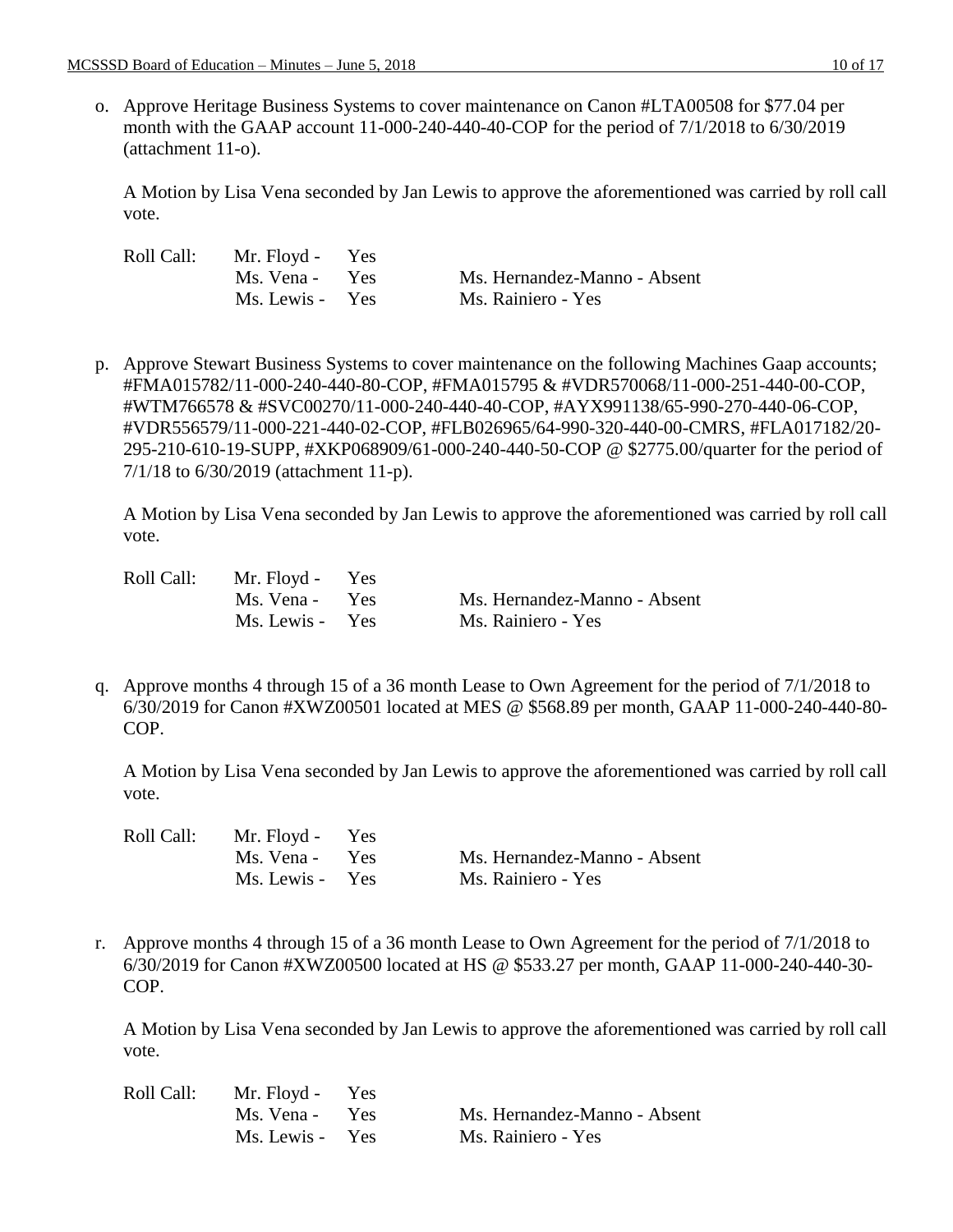s. Approve Pitney Bowes Lease Agreement for DM475 Mailing Machine for final quarter of a 48 month lease to cover 7/1/18 to 9/30/2018 at a cost of \$756 with GAAP Account #11-000-230-530-00-POS.

A Motion by Lisa Vena seconded by Jan Lewis to approve the aforementioned was carried by roll call vote.

| Roll Call: | Mr. Floyd - Yes |                              |
|------------|-----------------|------------------------------|
|            | Ms. Vena - Yes  | Ms. Hernandez-Manno - Absent |
|            | Ms. Lewis - Yes | Ms. Rainiero - Yes           |

t. Approve Sharp Lease for months 32 through 43 of a 48 month Lease to Own Agreement for the period of 7/1/2018 to 6/30/2019 for Sharp #55010258 located in the Mercer High School Career Center @ \$414.88 per month, GAP 11-000-240-440-30-COP, for the period 7/1/2018 through 6/30/2019.

A Motion by Lisa Vena seconded by Jan Lewis to approve the aforementioned was carried by roll call vote.

| Roll Call: | Mr. Floyd - Yes |                              |
|------------|-----------------|------------------------------|
|            | Ms. Vena - Yes  | Ms. Hernandez-Manno - Absent |
|            | Ms. Lewis - Yes | Ms. Rainiero - Yes           |

u. Approve Neopost Rental for months 9 through 20 of 36 month Rental for IS-350 Mailing Machine located at JFC at a cost of \$1914.85 per quarter GAAP Account #11-000-230-530-40-POS.

A Motion by Lisa Vena seconded by Jan Lewis to approve the aforementioned was carried by roll call vote.

| Roll Call: | Mr. Floyd - Yes |                              |
|------------|-----------------|------------------------------|
|            | Ms. Vena - Yes  | Ms. Hernandez-Manno - Absent |
|            | Ms. Lewis - Yes | Ms. Rainiero - Yes           |

v. Approve Neopost Rental for months 9 through 20 of 36 month Rental for IN-360 Mailing Machine located at High School at a cost of \$109.59 per month GAAP Account #11-000-230-530-30-POS.

A Motion by Lisa Vena seconded by Jan Lewis to approve the aforementioned was carried by roll call vote.

| Roll Call: | Mr. Floyd - Yes |                              |
|------------|-----------------|------------------------------|
|            | Ms. Vena - Yes  | Ms. Hernandez-Manno - Absent |
|            | Ms. Lewis - Yes | Ms. Rainiero - Yes           |

w. Approval to renew the Benecard Prescription Plan for staff for the 2018/19 school year per attached renewal summary prepared by Conner Strong & Buckelew (Attachment 11-w).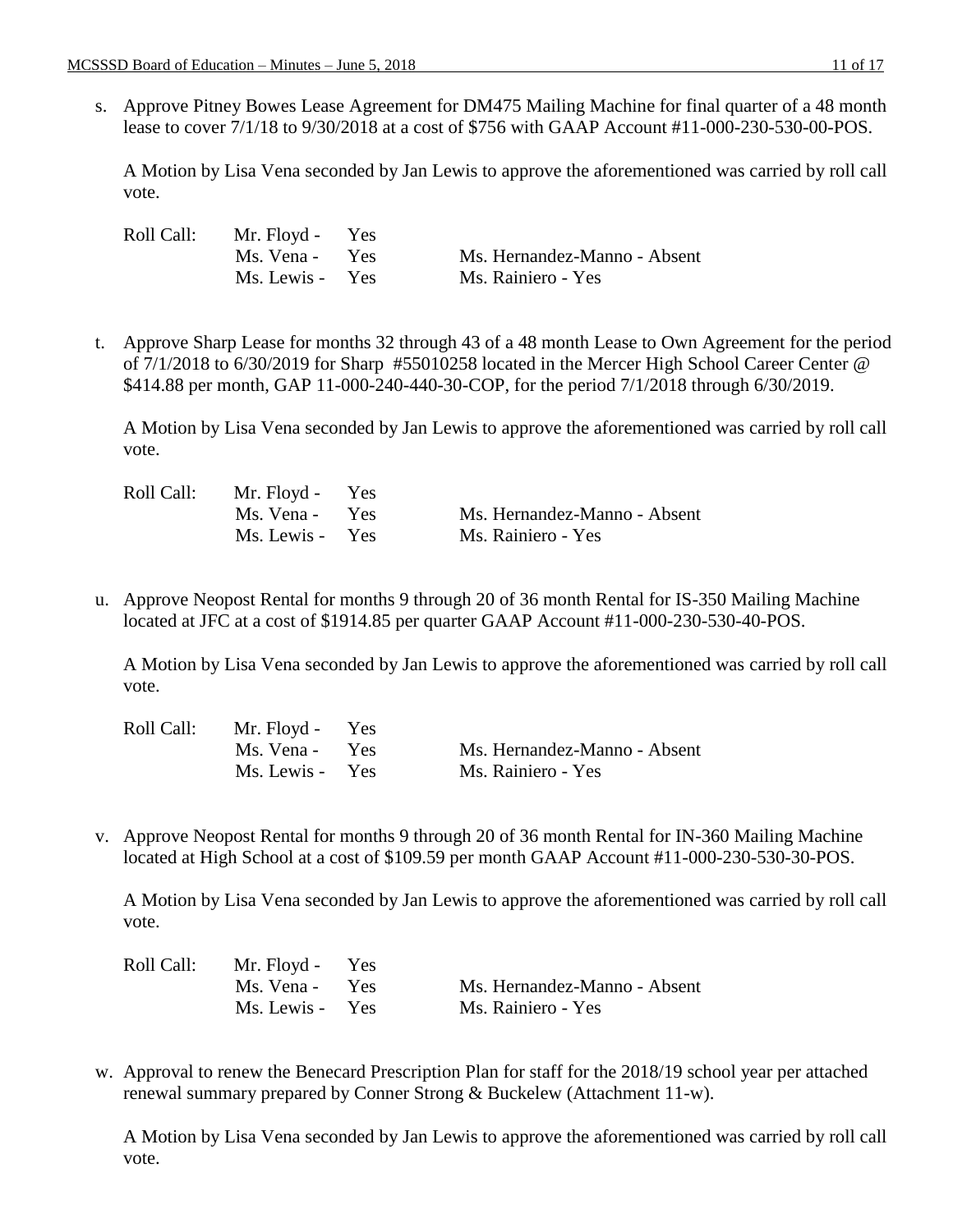| Roll Call: | Mr. Floyd - Yes |                              |
|------------|-----------------|------------------------------|
|            | Ms. Vena - Yes  | Ms. Hernandez-Manno - Absent |
|            | Ms. Lewis - Yes | Ms. Rainiero - Yes           |

x. Approve the Community Resource Team Fee, Community Resource Assessment Service Fee Schedule - 2018/19 school year, Project Child Clinic Grant Services Fee Schedule - 2018/19 school year (Attachment 11-x).

A Motion by Lisa Vena seconded by Jan Lewis to approve the aforementioned was carried by roll call vote.

|  | Roll Call: Mr. Floyd - Yes |                              |
|--|----------------------------|------------------------------|
|  | Ms. Vena - Yes             | Ms. Hernandez-Manno - Absent |
|  | Ms. Lewis - Yes            | Ms. Rainiero - Yes           |

y. Approve the following Student Worksites for ESY and the 2018/2019 school year: Hamilton Marketplace – Route 130, Hamilton ShopRite – Route 33, Hamilton Walgreen's – Route 33, Hamilton Mercer County Community College, Kelsey Theatre Mercer County Community College, The Conference Center

A Motion by Lisa Vena seconded by Jan Lewis to approve the aforementioned was carried by roll call vote.

| Roll Call: | Mr. Floyd - Yes |                              |
|------------|-----------------|------------------------------|
|            | Ms. Vena - Yes  | Ms. Hernandez-Manno - Absent |
|            | Ms. Lewis - Yes | Ms. Rainiero - Yes           |

z. Approve to increase the amount not to exceed from \$15,000 to \$30,000 for Comegno Law Group, P.C. as Special Counsel for the period July 1, 2017 through June 30, 2018 Gaap Account # 11-00-230-331- 01-LEG.

A Motion by Lisa Vena seconded by Jan Lewis to approve the aforementioned was carried by roll call vote.

| Roll Call: | Mr. Floyd - Yes |                              |
|------------|-----------------|------------------------------|
|            | Ms. Vena - Yes  | Ms. Hernandez-Manno - Absent |
|            | Ms. Lewis - Yes | Ms. Rainiero - Yes           |

aa. Approve the Affiliation Agreement between Mercer County Special Services School District Project Child Clinic Program and The Goddard School beginning July 1, 2018 through June 30, 2019 (Attachment 11-aa).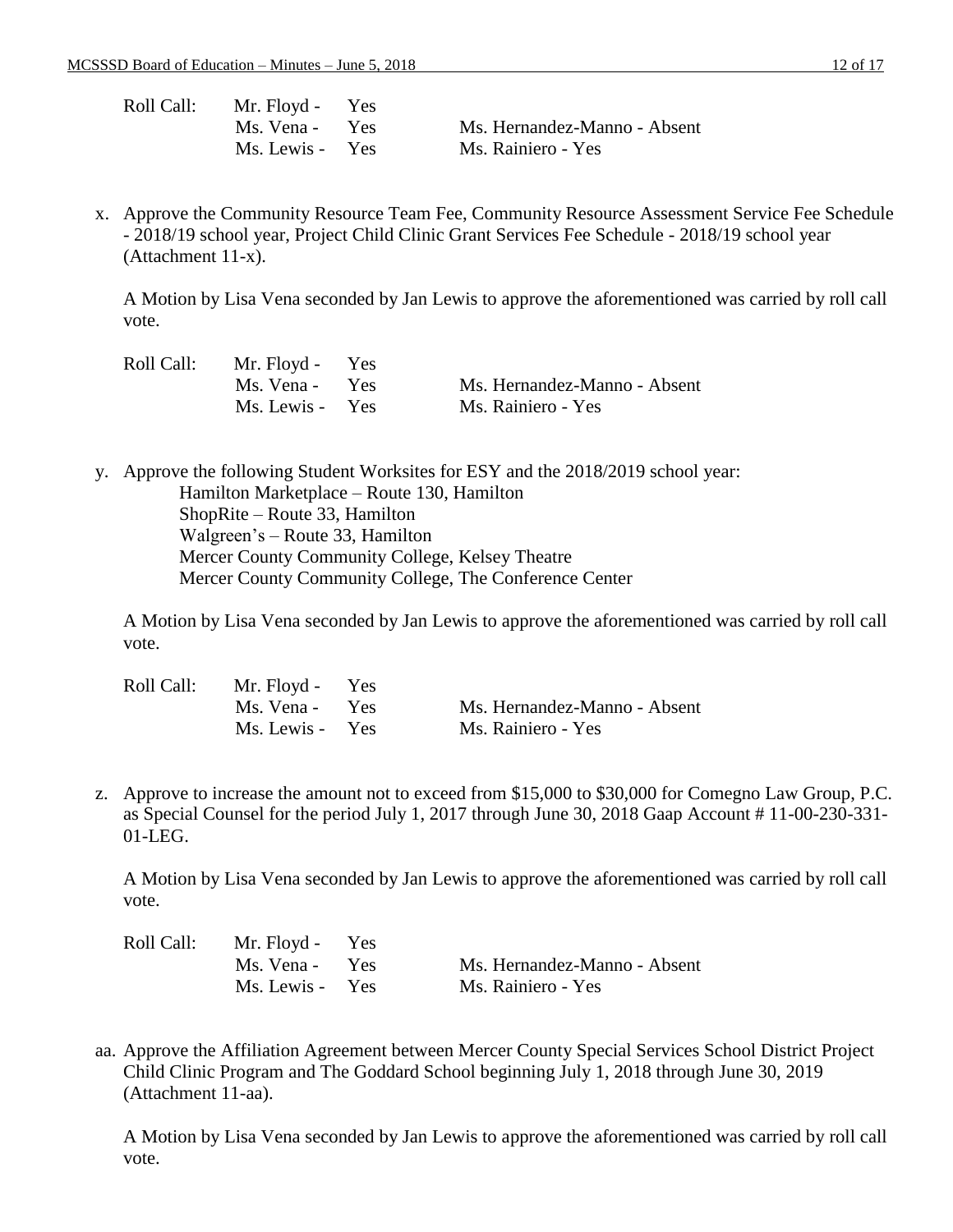| Roll Call: | Mr. Floyd - Yes |                              |
|------------|-----------------|------------------------------|
|            | Ms. Vena - Yes  | Ms. Hernandez-Manno - Absent |
|            | Ms. Lewis - Yes | Ms. Rainiero - Yes           |

bb. Approve to award Todd Devin Food Equipment Incorporated for Provision and Installation of Kitchen Equipment Bid # 103-MCSSSDCPS-19-01 in the amount of \$57,914 (Attachment 11-bb).

A Motion by Lisa Vena seconded by Jan Lewis to approve the aforementioned was carried by roll call vote.

| Roll Call: | Mr. Floyd - Yes |                              |
|------------|-----------------|------------------------------|
|            | Ms. Vena - Yes  | Ms. Hernandez-Manno - Absent |
|            | Ms. Lewis - Yes | Ms. Rainiero - Yes           |

cc. Approve to contract with Bayada Home Healthcare Incorporated and Mercer County Special Services School District to provide a Registered Nurse to the District on a substitute basis as needed for the 2018/2019 school year at a rate of \$55 per hour Gaap Account # 11-000-213-590-00-CONT (Attachment 11-cc).

A Motion by Lisa Vena seconded by Jan Lewis to approve the aforementioned was carried by roll call vote.

| Roll Call: | Mr. Floyd - Yes |                              |
|------------|-----------------|------------------------------|
|            | Ms. Vena - Yes  | Ms. Hernandez-Manno - Absent |
|            | Ms. Lewis - Yes | Ms. Rainiero - Yes           |

dd. Approve the Agreement of the Sodexo School Services for 2018/2019 as per attached (Attachment 11 dd).

2018/2019 Breakfast, Lunch & Milk Prices with Sodexo School Services:

| <b>Breakfast</b>                                                | Student |             |  |
|-----------------------------------------------------------------|---------|-------------|--|
|                                                                 |         | Mercer High |  |
| \$1.65                                                          |         |             |  |
| Joseph F. Cappello                                              | \$1.65  |             |  |
| Mercer Elementary                                               | \$1.65  |             |  |
| Mercer County Vo-Tech                                           | \$1.65  |             |  |
| Rubino Academy                                                  | \$1.65  |             |  |
| 2018/2019 Reduced Price Breakfast for all schools will be \$.30 |         |             |  |

| <b>Lunch</b>             | Student | Adult  |
|--------------------------|---------|--------|
| Mercer High              | \$2.95  | \$4.25 |
| Joseph F. Cappello       | \$2.80  | \$4.25 |
| <b>Mercer Elementary</b> | \$2.80  | \$4.25 |
| Mercer County Vo-Tech    | \$2.95  | \$4.25 |
| Rubino Academy           | \$2.95  | \$4.25 |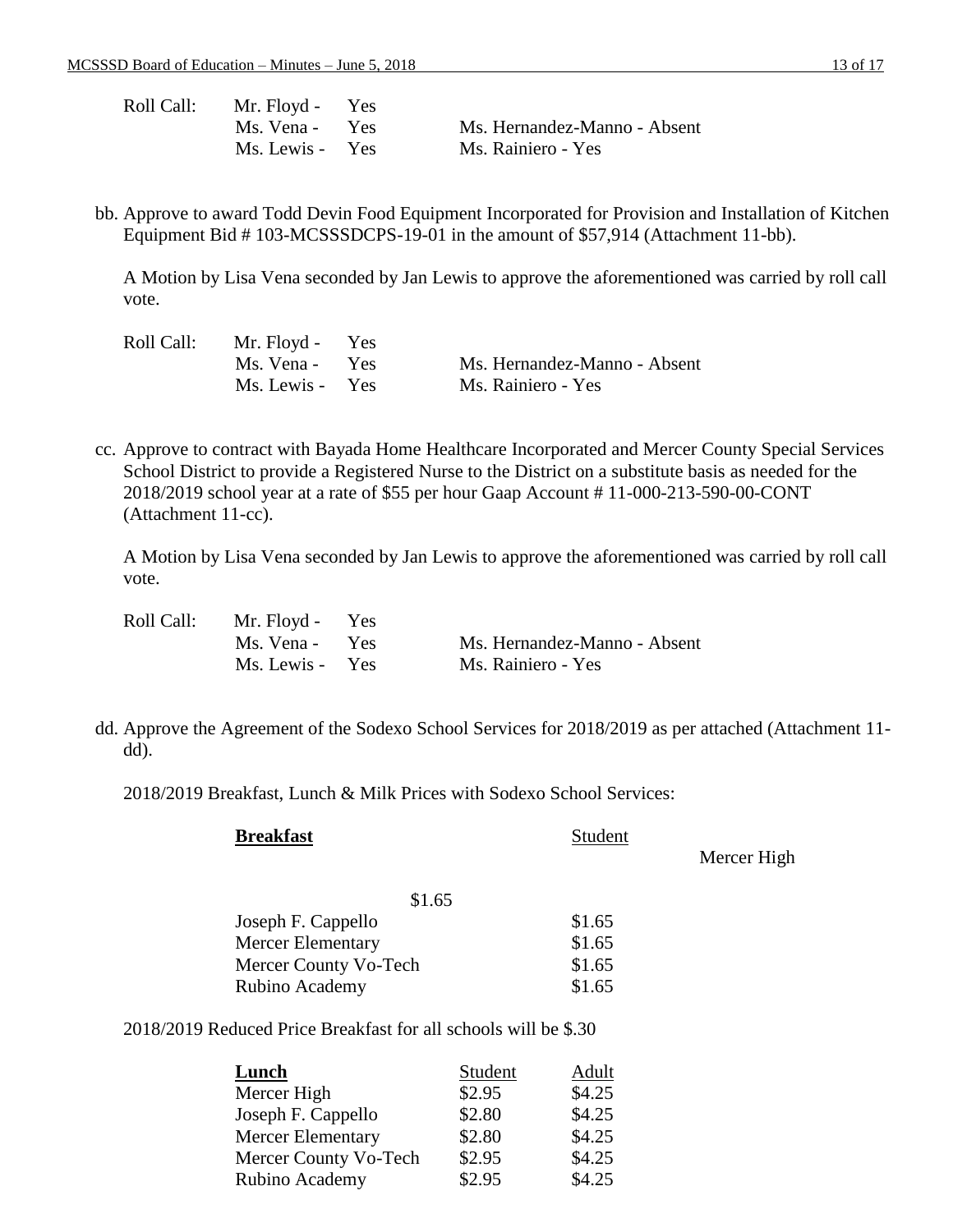Reduced Price Lunch for all schools will be \$.40 Milk Prices (flavored and un-flavored) will be \$.50

ee. Approve the resolution to transfer up to \$800,000 into the Capital Reserve Account for future needed Capital repairs and or projects (Attachment 11-ee).

A Motion by Lisa Vena seconded by Jan Lewis to approve the aforementioned was carried by roll call vote.

| Roll Call: | Mr. Floyd - Yes |                              |
|------------|-----------------|------------------------------|
|            | Ms. Vena - Yes  | Ms. Hernandez-Manno - Absent |
|            | Ms. Lewis - Yes | Ms. Rainiero - Yes           |

ff. Approve to award Diamond Construction for District Site Work, Curbs, Gates, Sidewalks, Pavement and Drainage Systems Bid # 103-MCSSSDCPS-18-09 in the amount of \$146,500 (Attachment 11-ff).

A Motion by Lisa Vena seconded by Jan Lewis to approve the aforementioned was carried by roll call vote.

| Roll Call: | Mr. Floyd - Yes |                              |
|------------|-----------------|------------------------------|
|            | Ms. Vena - Yes  | Ms. Hernandez-Manno - Absent |
|            | Ms. Lewis - Yes | Ms. Rainiero - Yes           |

gg. Approve the Bloodborne Pathogens Exposure Control Plan in accordance with the OSHA Bloodborne Pathogens Standard (Attachment 11-gg).

A Motion by Lisa Vena seconded by Jan Lewis to approve the aforementioned was carried by roll call vote.

| Roll Call: | Mr. Floyd - Yes |                              |
|------------|-----------------|------------------------------|
|            | Ms. Vena - Yes  | Ms. Hernandez-Manno - Absent |
|            | Ms. Lewis - Yes | Ms. Rainiero - Yes           |

hh. Approve the Compressed Gas Safety Program in accordance with OSHA 29 CFR 1910.101 Standards (Attachment 11-hh).

A Motion by Lisa Vena seconded by Jan Lewis to approve the aforementioned was carried by roll call vote.

| Roll Call: | Mr. Floyd - Yes |                              |
|------------|-----------------|------------------------------|
|            | Ms. Vena - Yes  | Ms. Hernandez-Manno - Absent |
|            | Ms. Lewis - Yes | Ms. Rainiero - Yes           |

ii. Approve to renew Cooperative Purchasing Agreement with Hunterdon Educational Services Commission, Education Services Commission of NJ and Mercer County.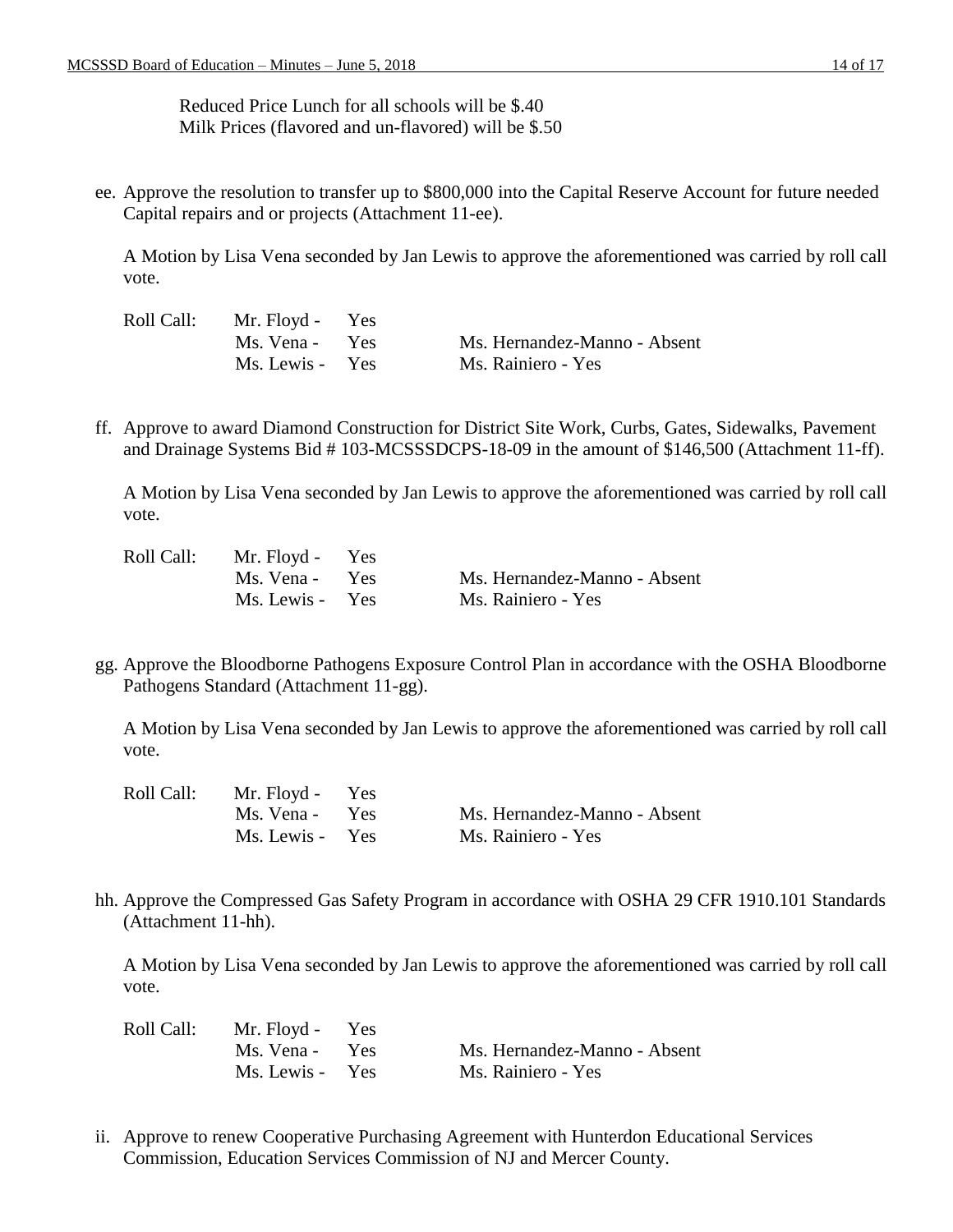A Motion by Lisa Vena seconded by Jan Lewis to approve the aforementioned was carried by roll call vote.

| Roll Call: | Mr. Floyd - Yes |                              |
|------------|-----------------|------------------------------|
|            | Ms. Vena - Yes  | Ms. Hernandez-Manno - Absent |
|            | Ms. Lewis - Yes | Ms. Rainiero - Yes           |

jj. Approval of Transportation Bus Evacuation Drills for the 2017/18 School Year (Attachment 11-jj).

A Motion by Lisa Vena seconded by Jan Lewis to approve the aforementioned was carried by roll call vote.

| Roll Call: | Mr. Floyd - Yes |                              |
|------------|-----------------|------------------------------|
|            | Ms. Vena - Yes  | Ms. Hernandez-Manno - Absent |
|            | Ms. Lewis - Yes | Ms. Rainiero - Yes           |

kk. Miscellaneous Equipment for Disposal (Attachment 11-kk).

A Motion by Lisa Vena seconded by Jan Lewis to approve the aforementioned was carried by roll call vote.

| Roll Call: | Mr. Floyd - Yes |                              |
|------------|-----------------|------------------------------|
|            | Ms. Vena - Yes  | Ms. Hernandez-Manno - Absent |
|            | Ms. Lewis - Yes | Ms. Rainiero - Yes           |

ll. Staff and Revised Student Travel (Attachment 11-ll).

A Motion by Lisa Vena seconded by Jan Lewis to approve the aforementioned was carried by roll call vote.

| Roll Call: | Mr. Floyd - Yes |                              |
|------------|-----------------|------------------------------|
|            | Ms. Vena - Yes  | Ms. Hernandez-Manno - Absent |
|            | Ms. Lewis - Yes | Ms. Rainiero - Yes           |

mm. Approve the lease agreement between Mercer County Special Services School District and the Special Parent Advocacy Group for After School Enrichment Classes (SPAG) for the 2018 Extended School Year (ESY) Program and the 2018/2019 school year being held at the Mercer High School (Attachment 11-mm).

| Roll Call: | Mr. Floyd - Yes |                              |
|------------|-----------------|------------------------------|
|            | Ms. Vena - Yes  | Ms. Hernandez-Manno - Absent |
|            | Ms. Lewis - Yes | Ms. Rainiero - Yes           |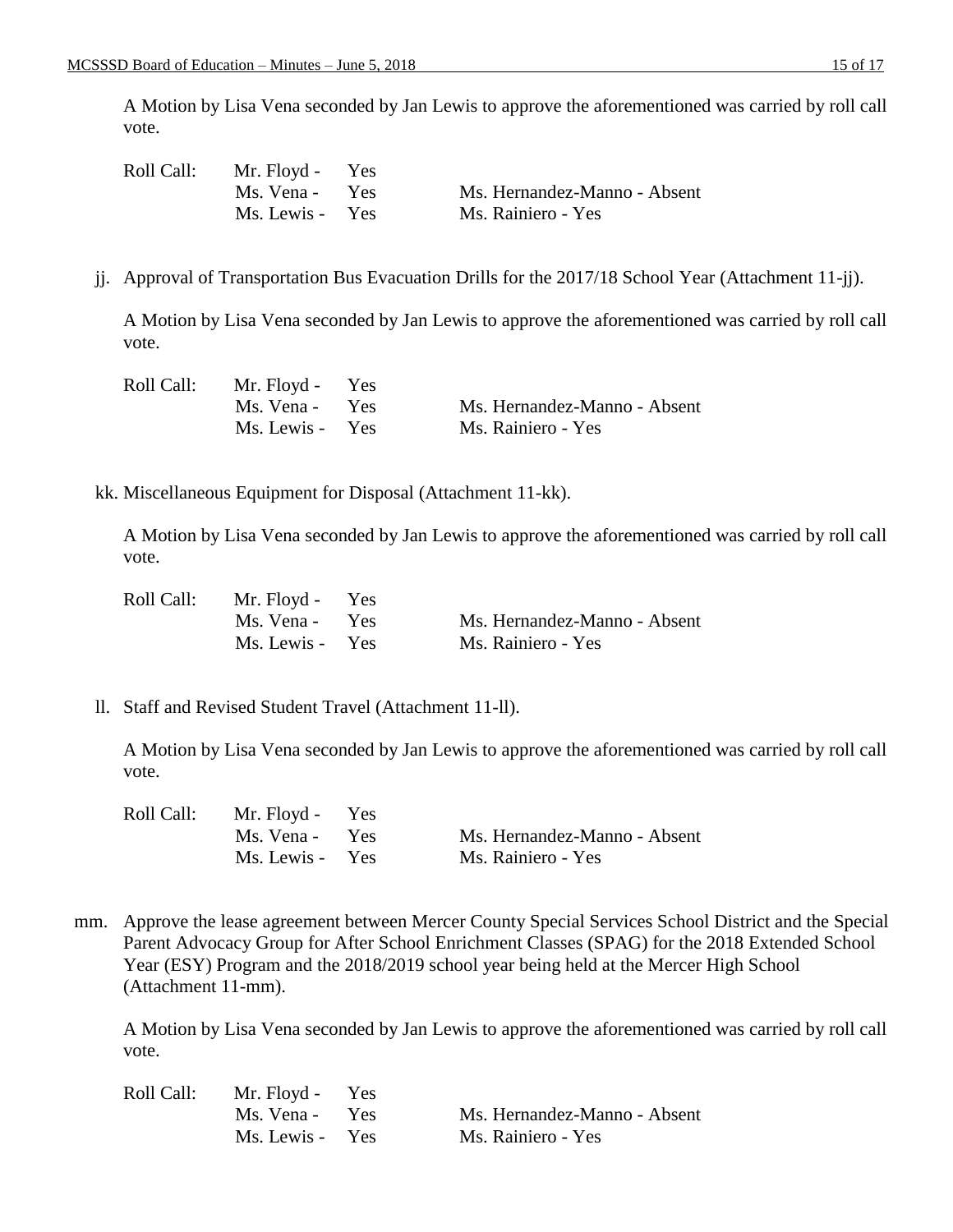nn. Approve the lease agreement between Mercer County Special Services School District and the Special Parent Advocacy Group for After School Enrichment Classes (SPAG) for the 2018 Extended School Year (ESY) Program and the 2018/2019 school year being held at the Mercer Elementary School (Attachment 11-nn).

A Motion by Lisa Vena seconded by Jan Lewis to approve the aforementioned was carried by roll call vote.

| Roll Call: | Mr. Floyd - Yes |                              |
|------------|-----------------|------------------------------|
|            | Ms. Vena - Yes  | Ms. Hernandez-Manno - Absent |
|            | Ms. Lewis - Yes | Ms. Rainiero - Yes           |

oo. Approve Resolution authorizing contracts with certain approved State contract vendors for Boards of Education pursuant to N.J.S.A. 18A:18A-10a for the 2018/19 school year (Attachment 11-oo).

A Motion by Lisa Vena seconded by Jan Lewis to approve the aforementioned was carried by roll call vote.

| Roll Call: | Mr. Floyd - Yes |                              |
|------------|-----------------|------------------------------|
|            | Ms. Vena - Yes  | Ms. Hernandez-Manno - Absent |
|            | Ms. Lewis - Yes | Ms. Rainiero - Yes           |

## 12. PUBLIC COMMENT:

Ms. Lewis mentioned the Special Olympics being held at TCNJ this weekend. Mr. Floyd thanked the Board for their thoughtfulness with the loss of his brother, and there will be a Memorial Mass this weekend at the Presbyterian Church on Nassau Street. Principals handed out certificates for Para Professionals Of The Year and presented their strengths. They are as follows: JFC Barbara Brunelli - Outstanding Teacher

- Gia Marsala Outstanding Educational Professional Lisa Acuna - Outstanding Paraprofessional
- MES Sarah Drum Outstanding Teacher Raquel Albarracin - Outstanding Educational Professional Leighanne Petrangeli - Outstanding Paraprofessional
- MHS Jacqueline Olsen Outstanding Teacher Barbara Janukowicz - Outstanding Educational Professional Angela Nixon - Outstanding Paraprofessional

Ms. Donnelly provided a summary regarding the School Wellness policy (attached).

Ms. Donnelly provided a summary to the upgraded security locks (attached).